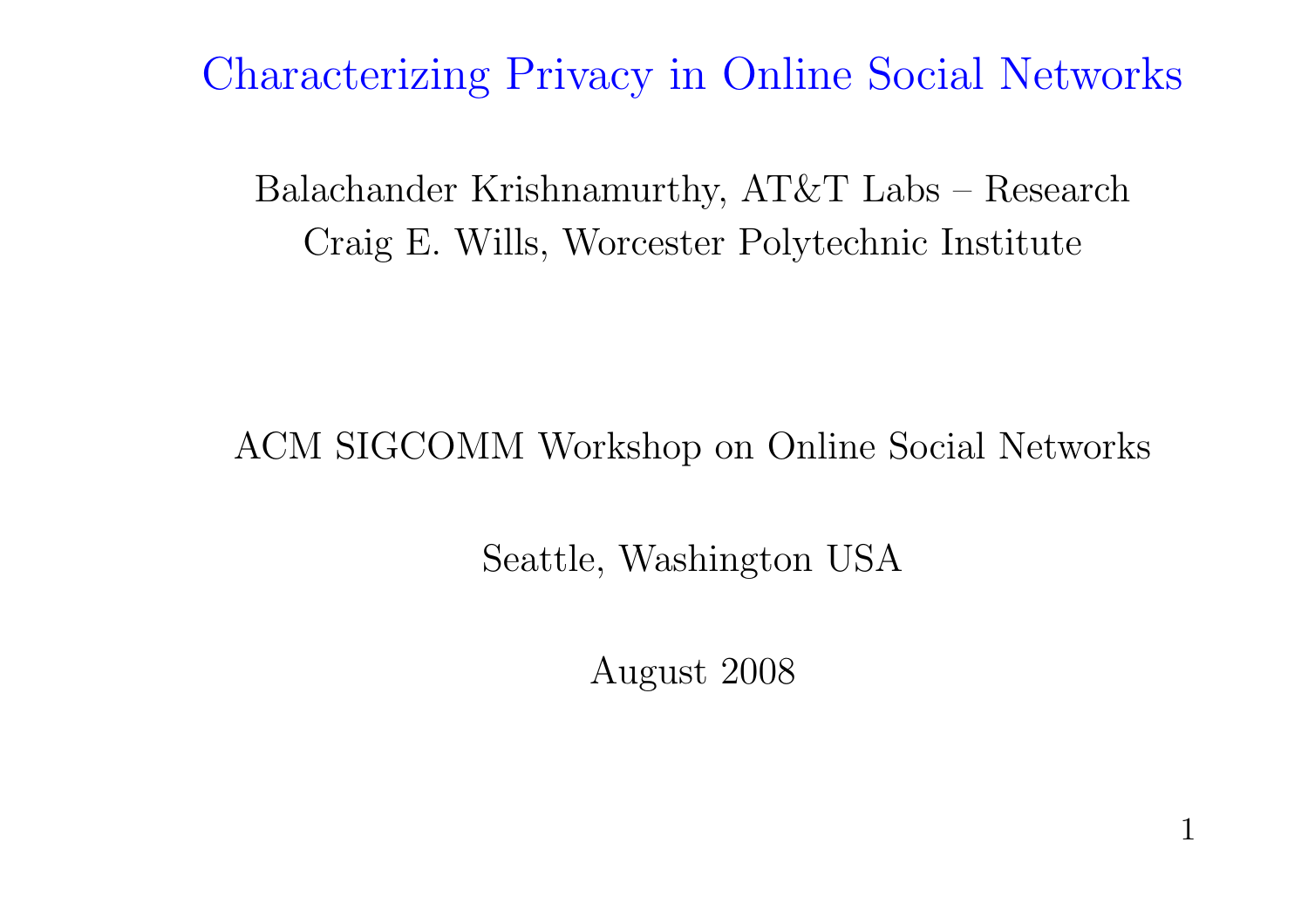## Privacy on OSNs: Does It Matter?

- Privacy is about keeping *wanted* information.
- With Online Social Networks there is more such information—users are encouraged to (and do) share <sup>a</sup> range of persona<sup>l</sup> identity-related information.
- Concerns depend on the information, who collects, what they do with it—but most users are unaware.
- Difference between OSN gathering data and third-party sites.
- New wrinkle: External applications popular on OSNs, require users to grant access to all information in order to install.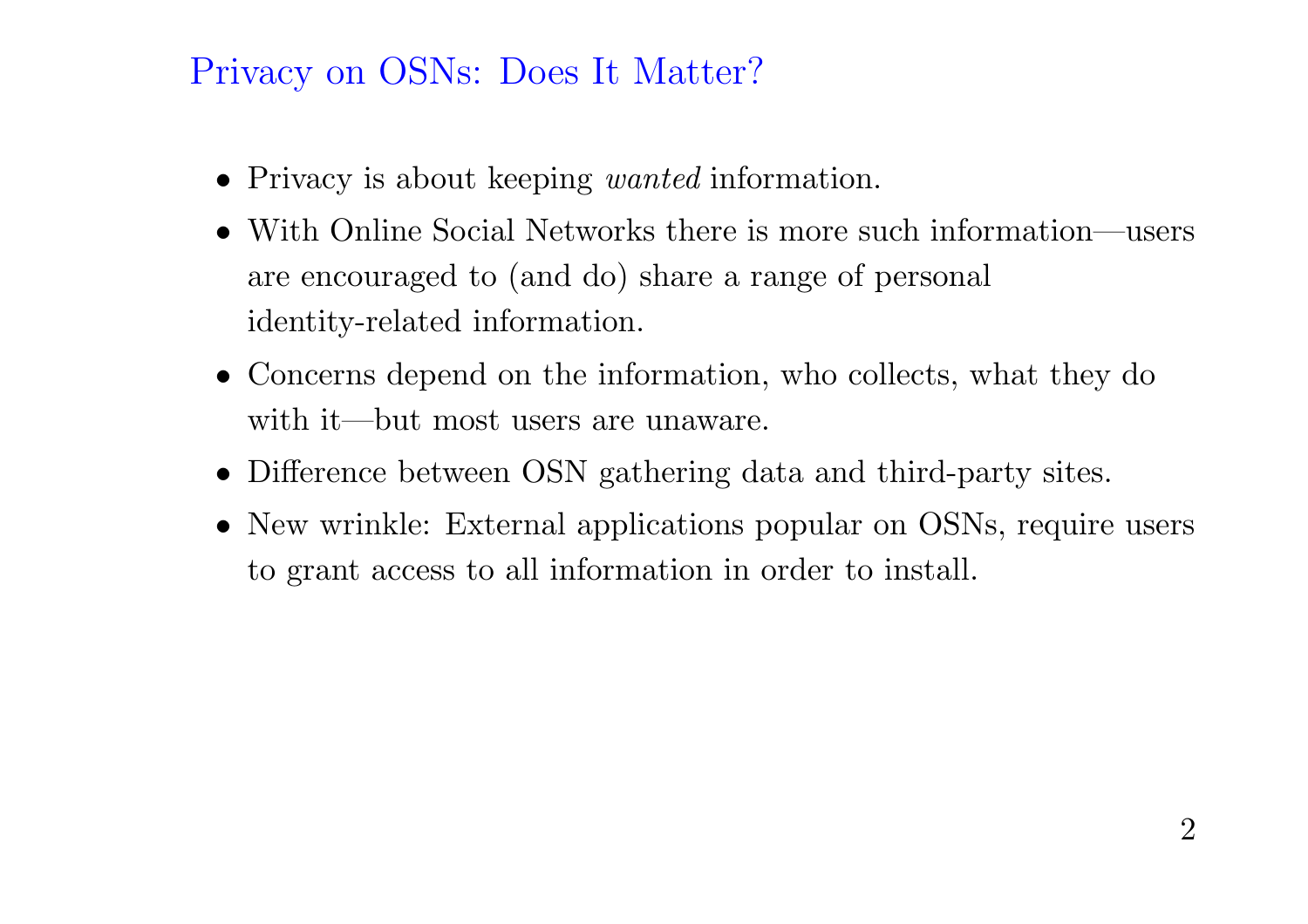## What Did We Study?

- Notion of privacy bits and groups of bits in OSNs.
- User's privacy controls—what settings are available.
- Default settings and their implications.
- What users do with these settings.
- The role of third party domains in aggregating user-related data and contrast with traditional Web sites.
- Ideas for providing better privacy protection in OSNs.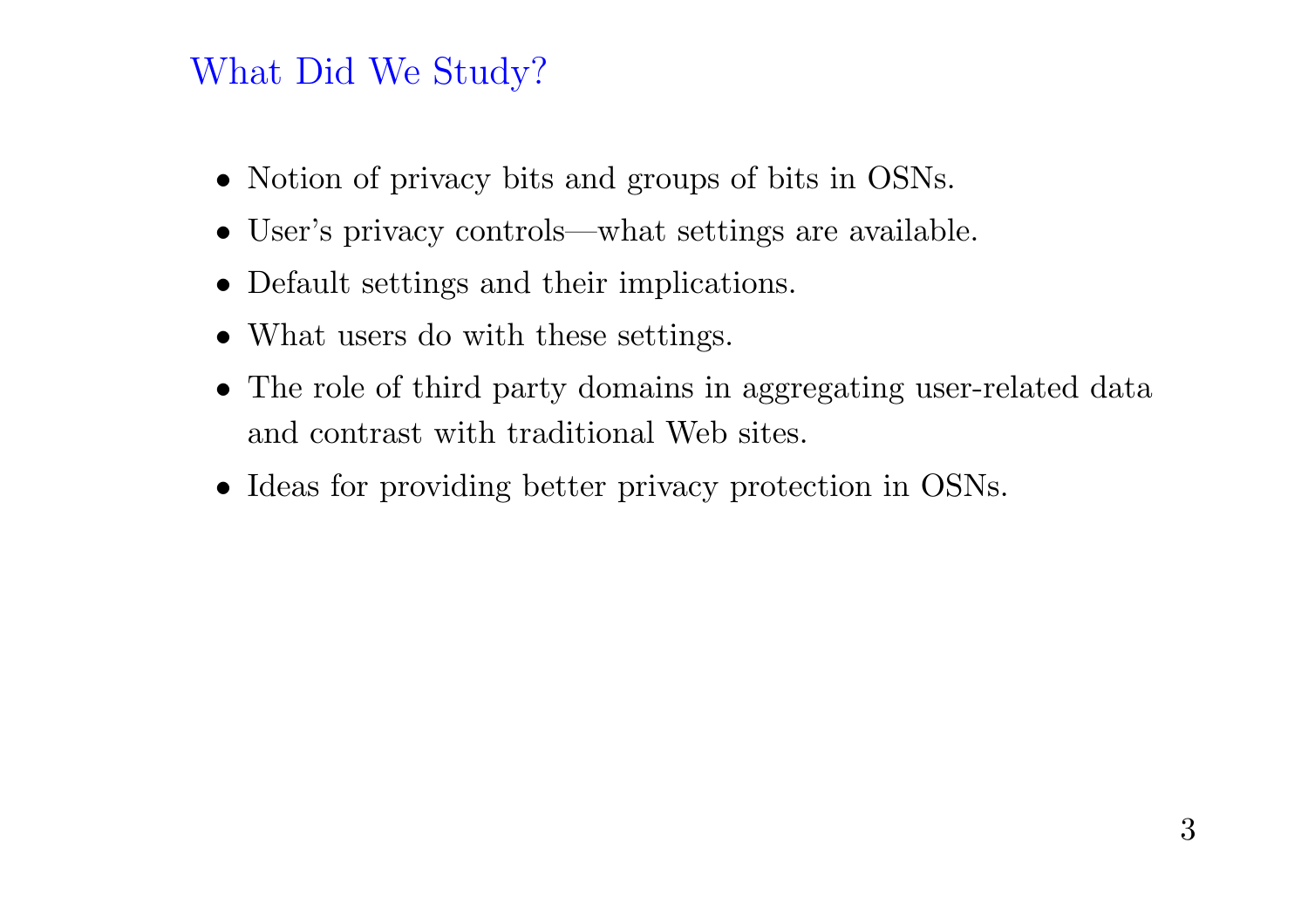## Privacy Bits

.

- A bit is <sup>a</sup> <sup>p</sup>iece of private information
- There are many such bits; e.g., name, age, DOB, <sup>a</sup> friend, user uploaded content, comments etc.
- Some of the bits can be grouped. E.g., Thumbnail - name, photo Greater profile - interests, relationship status etc. List of friends
- No way to vouch for the accuracy of these bits or even if the user is <sup>a</sup> real person.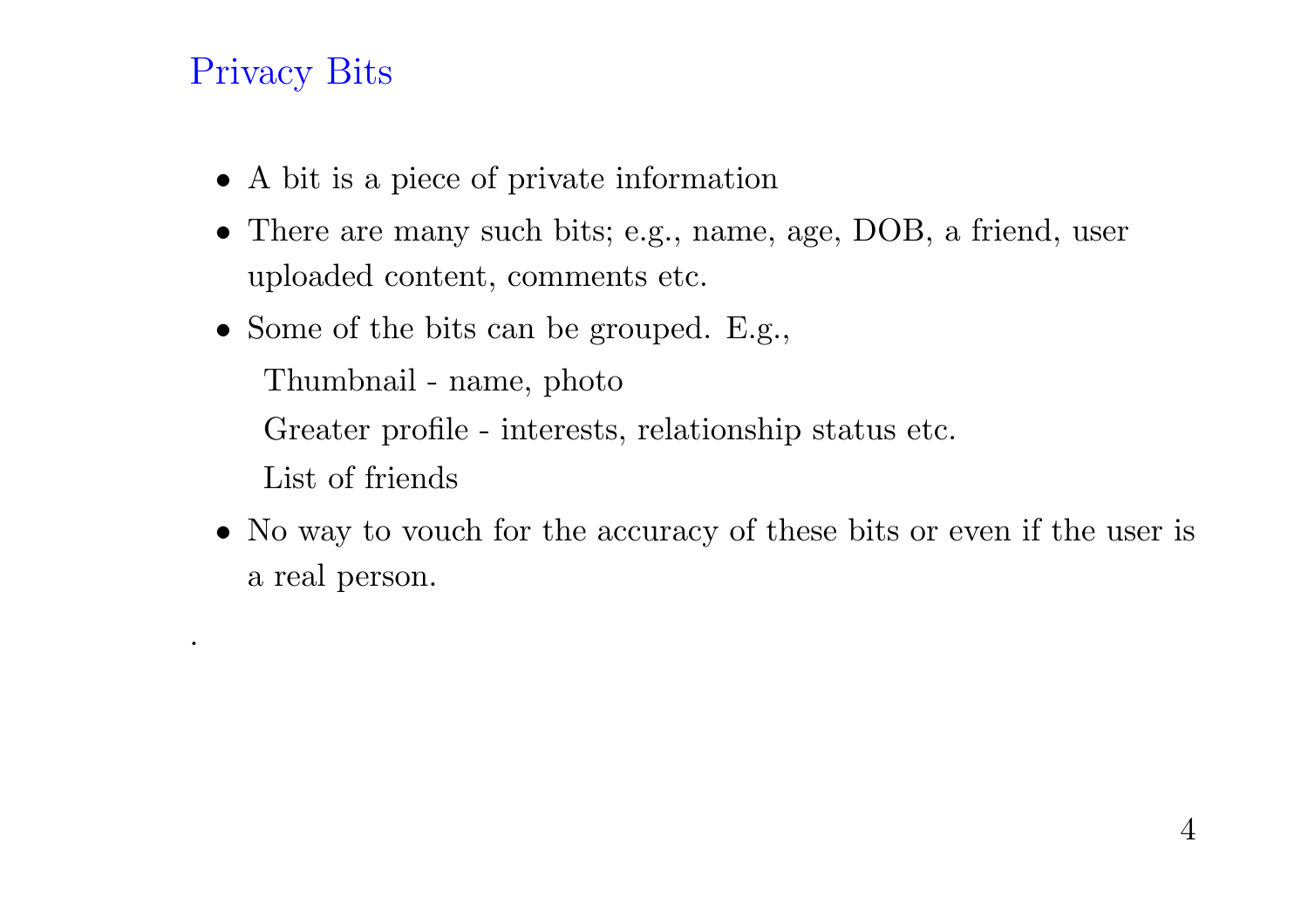#### Privacy Information and Potential Leakage

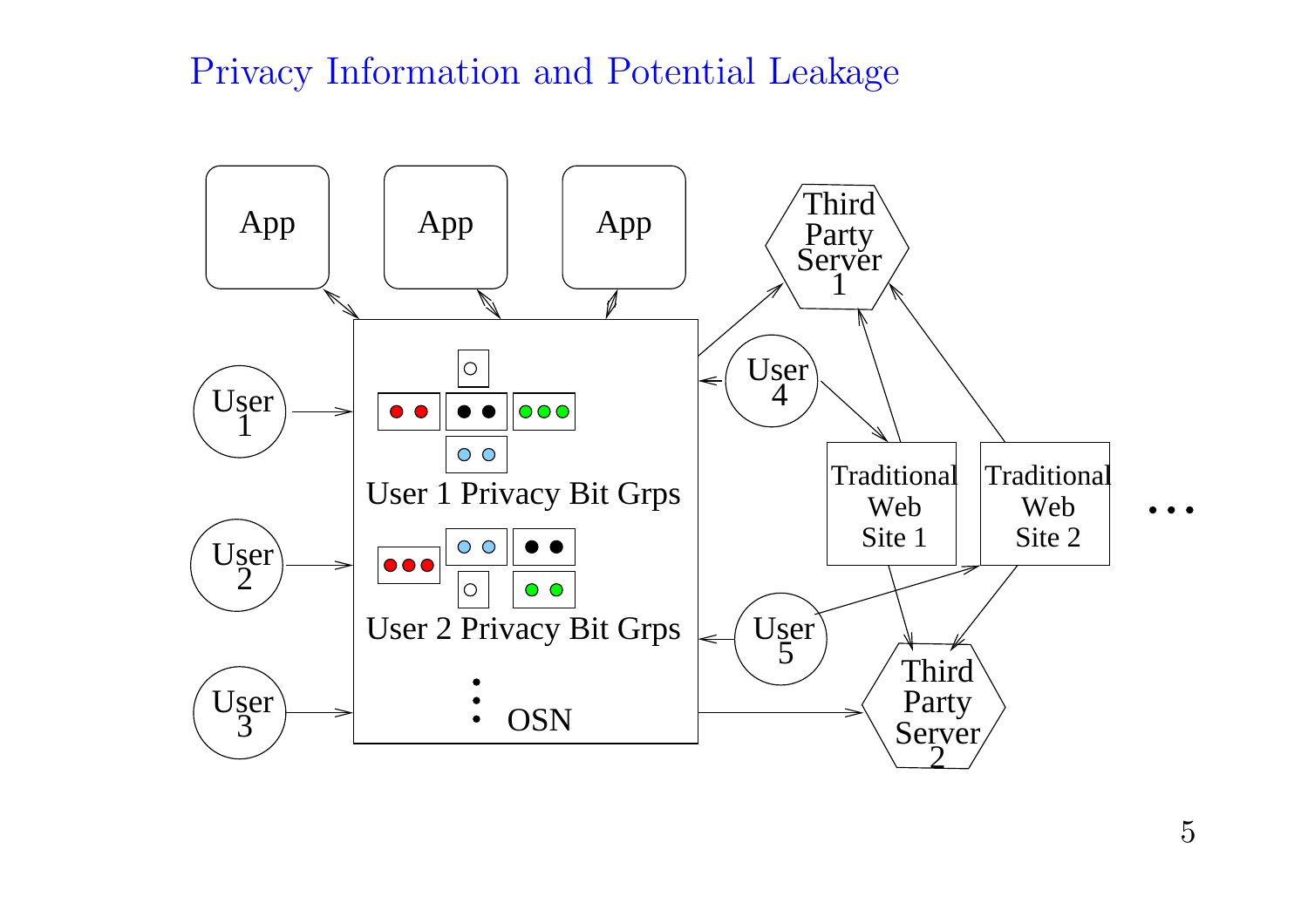## Privacy Groups and Entities

What can be shared:

- Can be ordered L to R by users based on their comfort level
- Groups on the right can be freely shared, on the left not so
- Left may be DOB, right may be name
- They can be stacked vertically if they are equally important With whom:

OSNs let users to grant privileges to different entities

Typically: user, user's friends, all users

Some OSNs grant privileges to friends of friends or users in <sup>a</sup> common "network"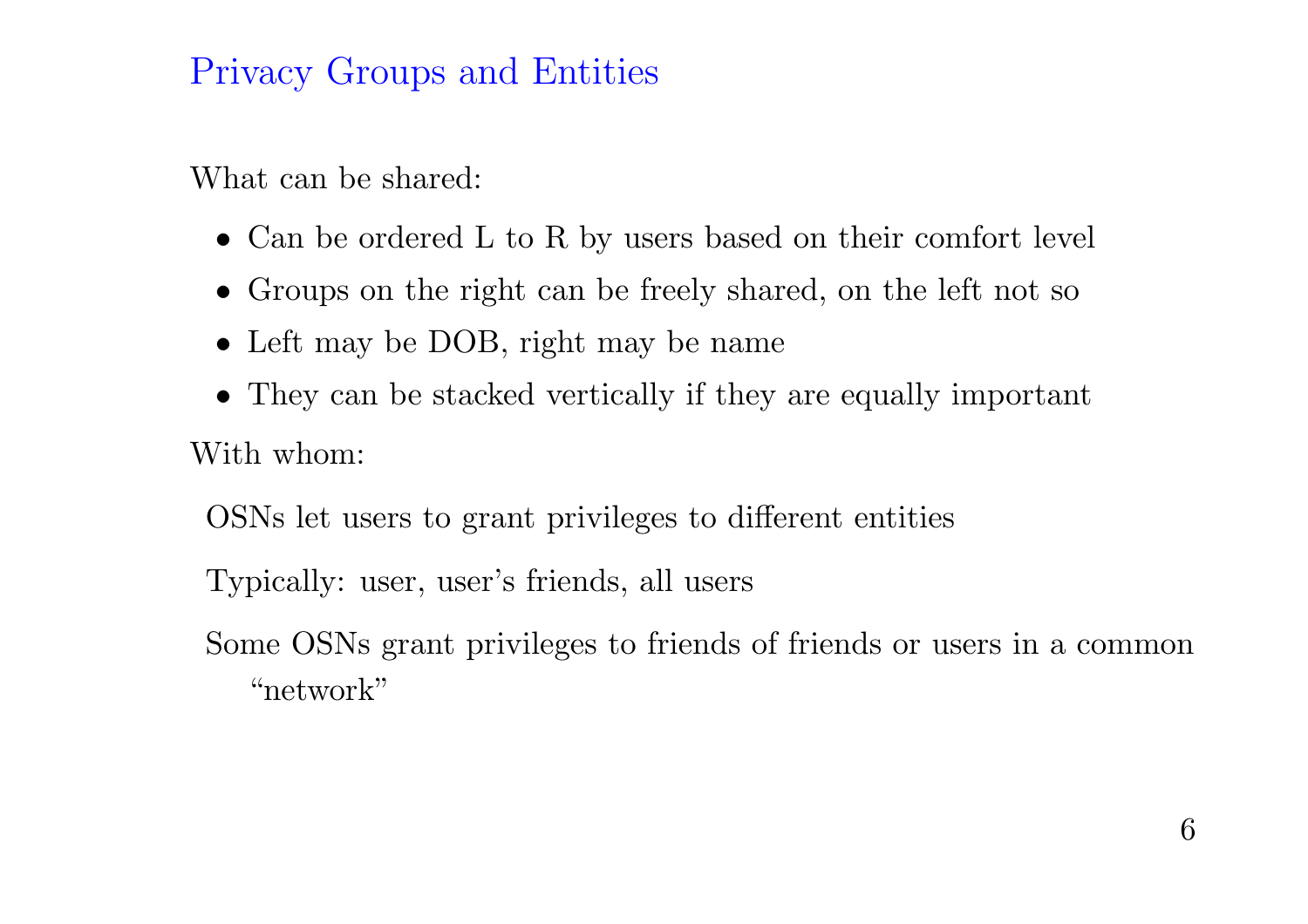## Facebook Privacy Settings

| Privacy Bit Group | Self | Friends | Friends of<br>Friends | Friends+<br>Networks |  |
|-------------------|------|---------|-----------------------|----------------------|--|
| Thumbnail         |      |         |                       |                      |  |
| Greater Profile   |      |         |                       | $\circ$              |  |
| List of Friends   |      | ∩       |                       |                      |  |
| User Gen. Content |      |         |                       | $\circ$              |  |
| Comments          |      |         |                       | O                    |  |

Key: Can be set:  $\circ$ ; Not possible: -; Default:  $\circ$ 

- Greater profile ('profile' in FB) can be set to be viewable by friends, FoF, or friends and users in same networks (default).
- By default thumbnail and list of friends is viewable by all.
- Networks are an important concept in FB ...
- ... and also <sup>a</sup> potential source of privacy leakage as it is easy for others to become <sup>a</sup> member of some networks—users do not know who all can see their information.
- Double vertical line in table is <sup>a</sup> threshold for user control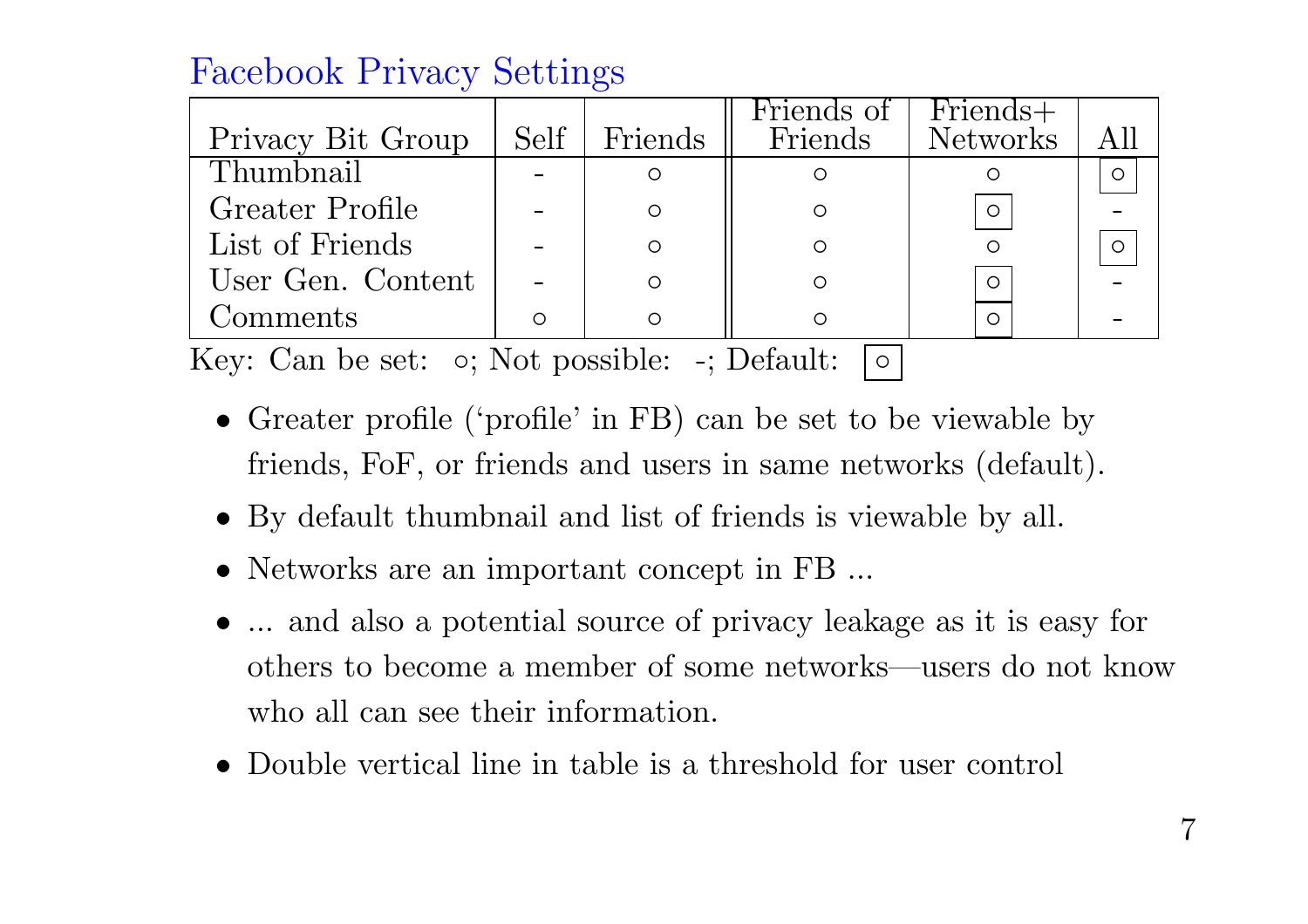# MySpace Privacy Settings

| Privacy Bit Group | Self | Friends | Friends of<br><b>Friends</b> | Friends+<br>Age>18 |  |
|-------------------|------|---------|------------------------------|--------------------|--|
| Thumbnail         |      |         |                              |                    |  |
| Greater Profile   |      |         |                              |                    |  |
| List of Friends   |      |         |                              |                    |  |
| User Gen. Content |      |         |                              |                    |  |
| Comments          |      |         |                              |                    |  |

Key: Can be set:  $\circ$ ; Not possible: -; Default:  $\circ$ 

- Coarse-grained settings—all or nothing settings.
- Everyone has access to everything by default.
- Privacy controls for other popular OSNs (Bebo, Digg, Friendster, Hi5, Imeem, LiveJournal, Orkut, Twitter and Xanga) tend to be similar to coarse granularity and all-or-nothing settings of MySpace.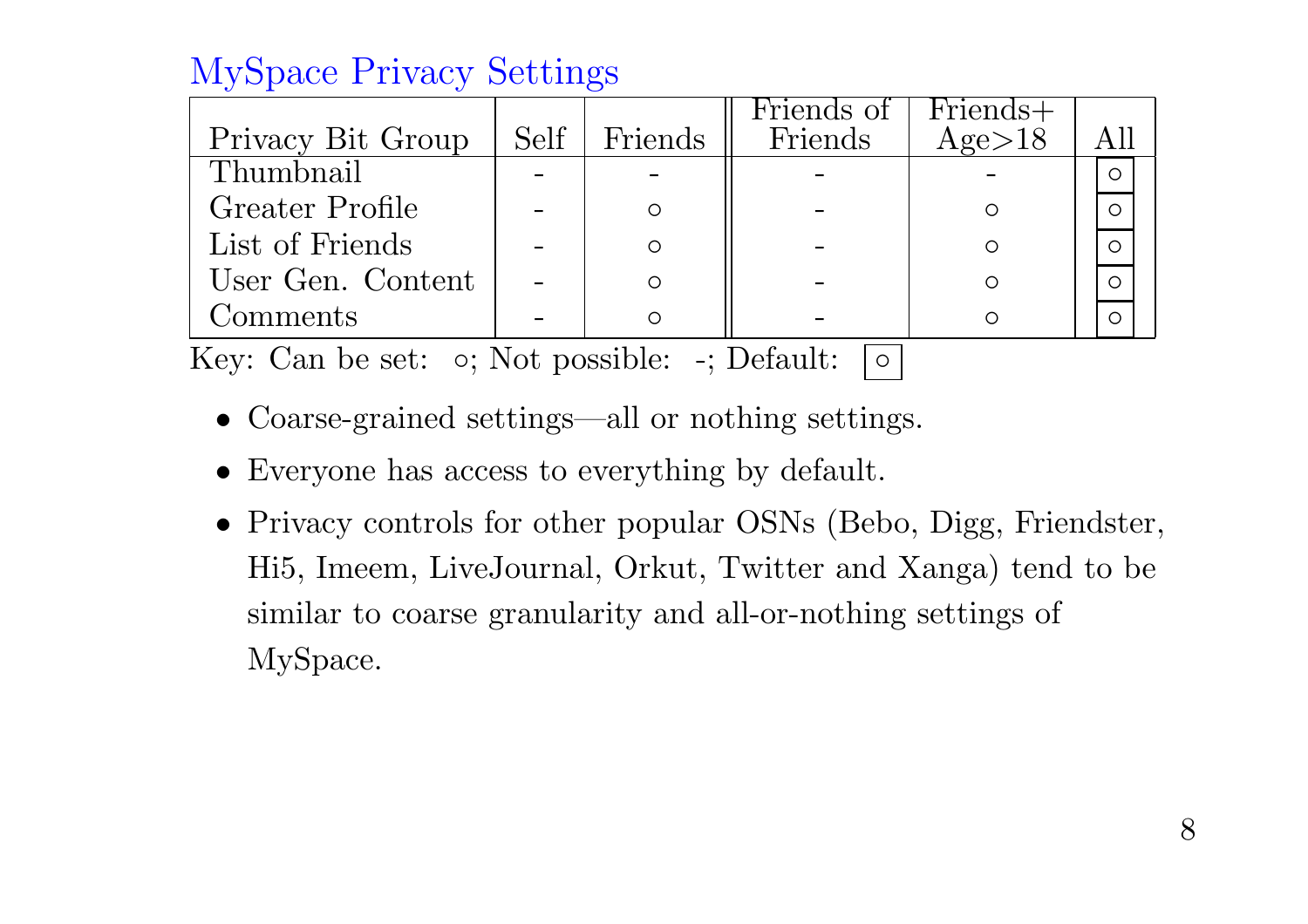#### What Do OSN Users Do with These Settings?

'05 CMU study: 1.2% of Facebook users changed thumbnail privacy setting and 0.06% changed profile visibility.

Our two initial studies:

- 1. MySpace: <sup>p</sup>icked 5K ids at random; 80% did not change default
- 2. Bebo: 80% did not change default (chose ids among interest groups)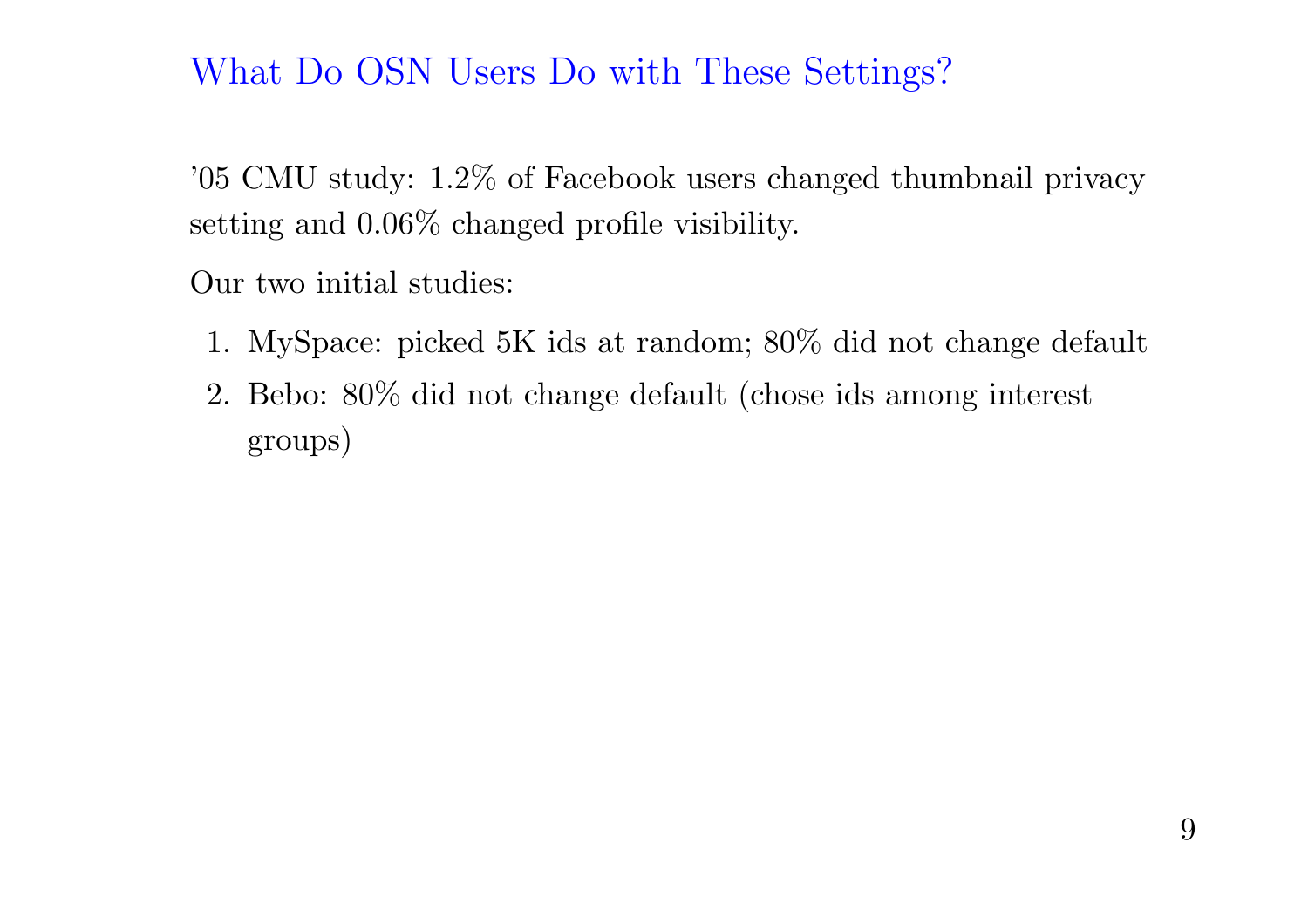#### Use of Facebook Privacy Settings

Need to study networks: regional, high school, work

Anyone can join <sup>a</sup> regional network, others require some nominal 'proof' (an organization issued email address).

User can be in one regional network at <sup>a</sup> time.

<sup>506</sup> regional networks (April 2008)

272 in US: cities and their region

<sup>234</sup> <sup>g</sup>lobal networks: cities in Canada/U.K., but countries elsewhere

We <sup>p</sup>icked 20 U.S. and 18 non-U.S by first subdividing each set of networks into four size ranges then choosing specific networks within each range to ensure size and geographic diversity.

Used random network browsing feature of Facebook to obtain users within a network.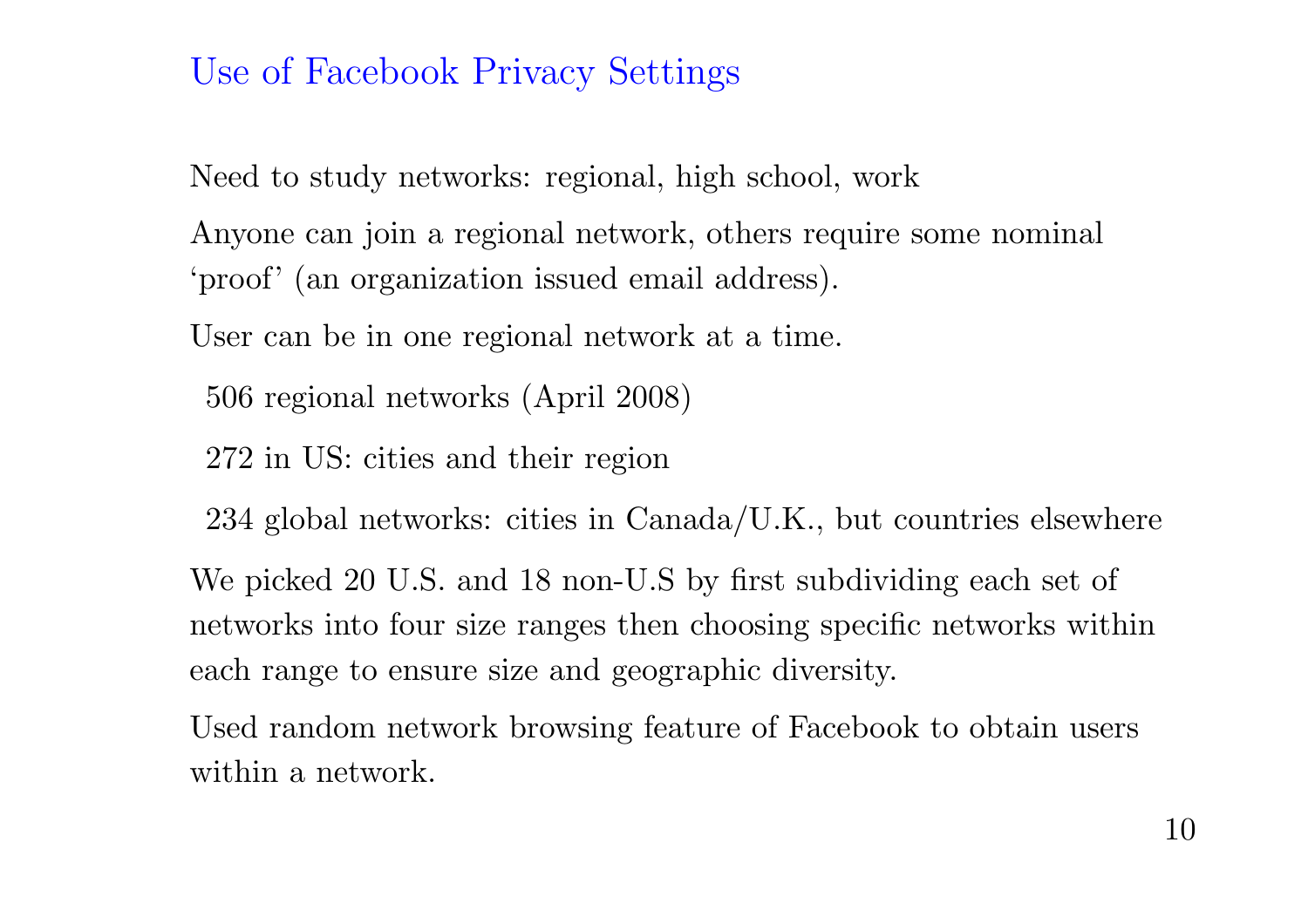| <b>Regional Network</b> | Users<br>K      | <b>Wiew Profile</b> | <i>%View Friends</i> |
|-------------------------|-----------------|---------------------|----------------------|
| New York, NY            | 866             | $\overline{53}$     | 78                   |
| Chicago, IL             | 649             | 54                  | 78                   |
| Los Angeles, CA         | 595             | 62                  | 82                   |
| Atlanta, GA             | 390             | 56                  | 82                   |
| Dallas/FW,TX            | 336             | 63                  | 84                   |
| Seattle, WA             | 210             | 64                  | 83                   |
| Sacramento, CA          | 99              | $\overline{76}$     | $\overline{90}$      |
| Des Moines, IA          | 83              | 67                  | 85                   |
| Okla City, OK           | 80              | 71                  | 87                   |
| Greenville, SC          | 66              | 72                  | 90                   |
| Syracuse, NY            | 54              | 75                  | 90                   |
| $\text{Worcester,MA}$   | 45              | $\overline{77}$     | 94                   |
| Peoria, IL              | 44              | 77                  | 93                   |
| Boise, ID               | 36              | 83                  | 96                   |
| Tupelo, MS              | 29              | 76                  | 98                   |
| La Crosse, WI           | $\overline{25}$ | 71                  | 94                   |
| Monroe, LA              | 21              | 79                  | 98                   |
| Ithaca, NY              | 17              | 78                  | 95                   |
| Abilene, TX             | 10              | 82                  | 97                   |
| $\alpha$ sper, WY       | 6               | 84                  | 99                   |

Privacy Settings in U.S. Facebook Regional Networks

Strong negative correlation between network size and percentage of users allowing profile and friends to be viewed.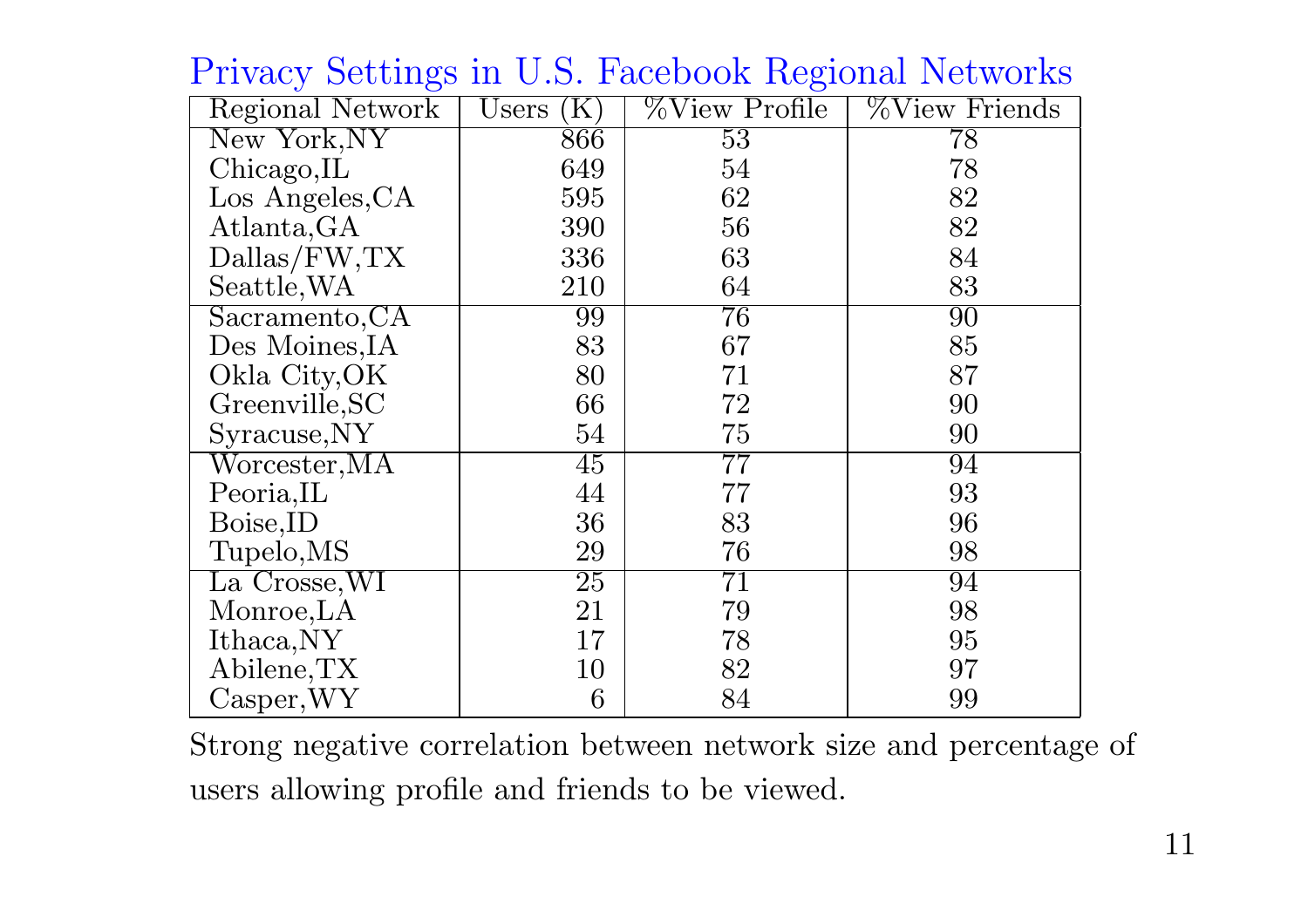| Regional Network | Users<br>K     | <b>Wiew Profile</b> | <b>Wiew Friends</b> |
|------------------|----------------|---------------------|---------------------|
| London           | 2486           | $\overline{51}$     | $\overline{76}$     |
| Australia        | 2015           | 63                  | 83                  |
| Turkey           | 1866           | 50                  | 76                  |
| South Africa     | 646            | 65                  | 88                  |
| India            | 633            | 68                  | 86                  |
| Hong Kong        | 520            | 59                  | 82                  |
| Mexico           | 448            | $\overline{73}$     | 90                  |
| Singapore        | 382            | 70                  | 88                  |
| Greece           | 241            | 70                  | 91                  |
| Brazil           | 118            | 87                  | 96                  |
| Edinburgh        | 98             | 75                  | $\overline{93}$     |
| South Korea      | 71             | 79                  | 88                  |
| Jamaica          | 41             | 72                  | 91                  |
| Iceland          | 28             | 84                  | 97                  |
| Iran             | 21             | 91                  | 97                  |
| Algeria          | 10             | 92                  | 98                  |
| Angola           | $\overline{2}$ | 91                  | 98                  |
| Nauru            | 0.2            | 93                  | 96                  |

Privacy Settings in Non-U.S. Facebook Regional Networks

Again strong negative correlation between network size and percentage of users allowing profile and friends to be viewed.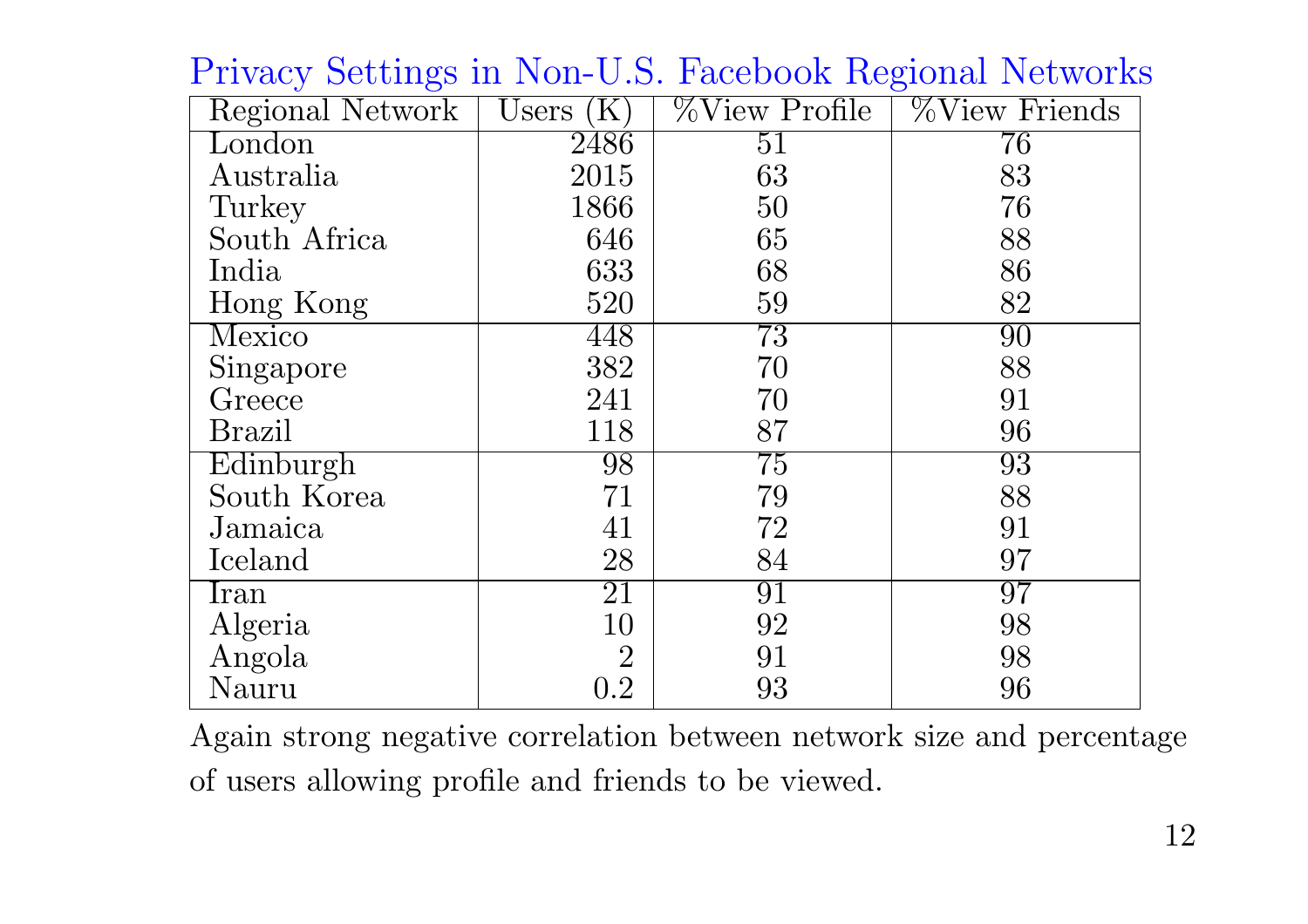#### Facebook Settings Inference

- Strong negative correlation between network size and user profile visibility strongly. Likewise with viewing friends.
- Same with non-US users—true across cultures.
- •Users (apparently) care more about profile info than list of friends.
- Facebook allows further user control of access to some information in <sup>a</sup> user's profile (e.g. viewing Wall comments). Consequently the privacy of Wall comments is further protected than the View Profile setting.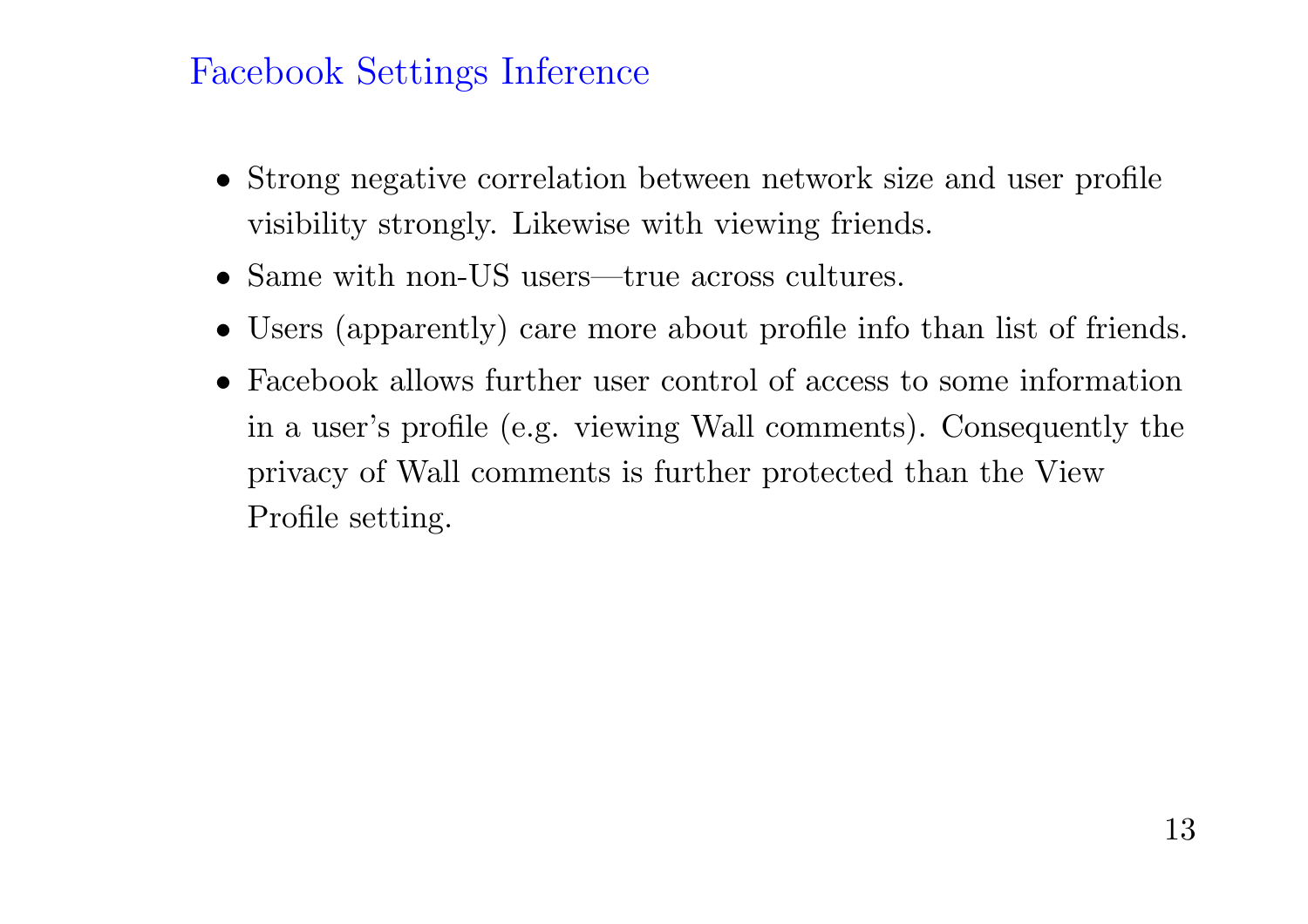## Use of Third-Party Domains

Performed session of typical actions for each OSN while recording the set of servers contacted for the content of each page.

Executive summary of results:

- Same entities involved as for traditional Web sites (comparison with prior work).
- Users think they are giving information about themselves to their OSN, but others are getting access to what users are doing.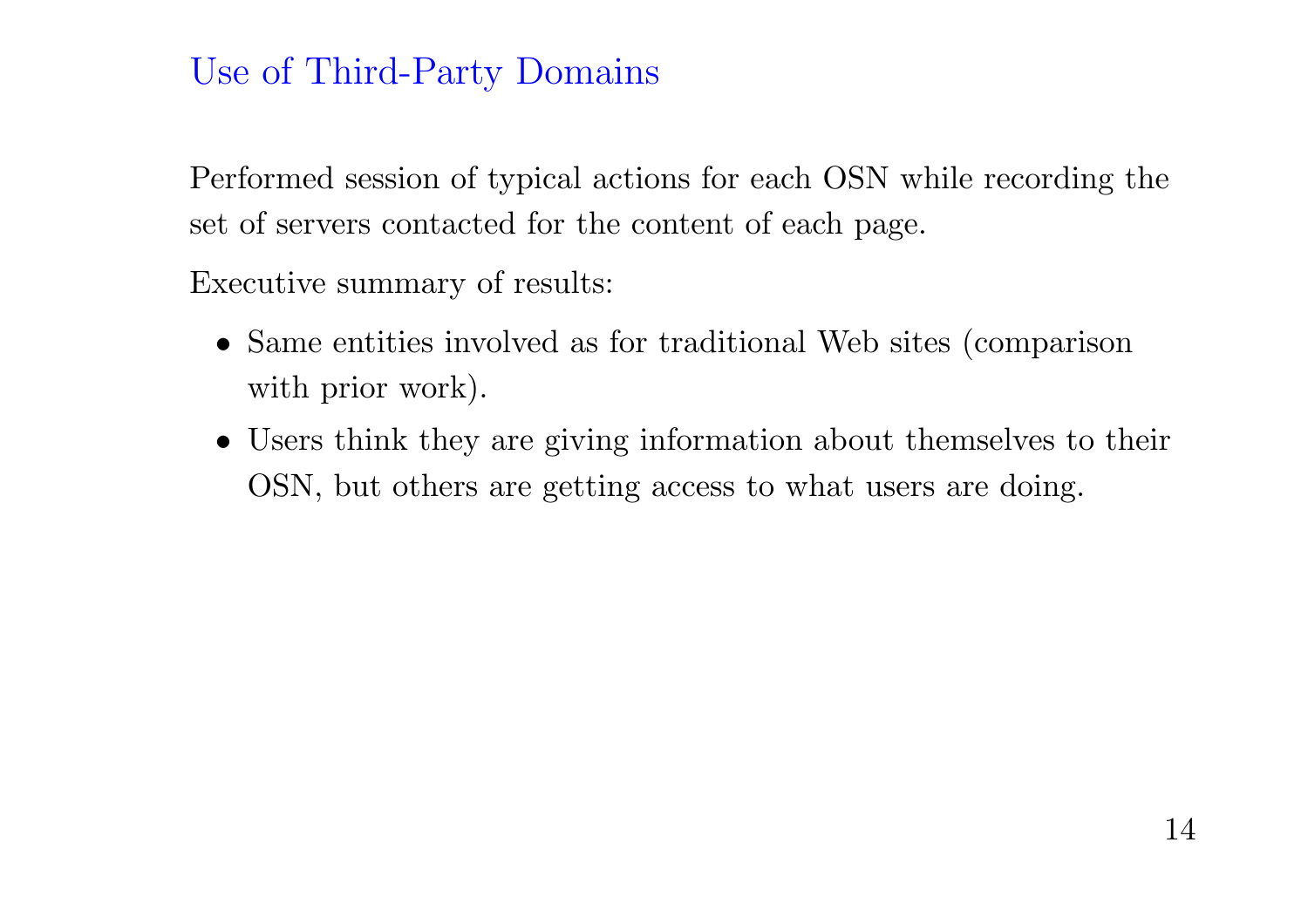# Top Third-Party Domains in OSN Sessions

|                       | Online Social Network |       |             |                 |                |       |
|-----------------------|-----------------------|-------|-------------|-----------------|----------------|-------|
| Third-Party Domain    | Fr'ster               | Imeem | <b>Bebo</b> | Hi <sub>5</sub> | <b>MySpace</b> | Xanga |
| doubleclick.net       |                       |       |             |                 |                |       |
| 2mdn.net              |                       |       |             |                 |                |       |
| advertising.com       |                       |       |             |                 |                |       |
| atdmt.com             |                       |       |             |                 |                |       |
| googlesyndication.com |                       |       |             |                 |                |       |
| quantserve.com        |                       |       |             |                 |                |       |
| adbrite.com           |                       |       |             |                 |                |       |
| google-analytics.com  |                       |       |             |                 |                |       |
| yieldmanager.com      |                       |       |             |                 |                |       |

|                       | Online Social Network |       |          |              |  |  |
|-----------------------|-----------------------|-------|----------|--------------|--|--|
| Third-Party Domain    | igg                   | LiveJ | Facebook | Twitter      |  |  |
| doubleclick.net       |                       |       |          |              |  |  |
| 2mdn.net              |                       |       |          |              |  |  |
| advertising.com       |                       |       |          |              |  |  |
| atdmt.com             | X                     |       |          |              |  |  |
| googlesyndication.com |                       | X     |          |              |  |  |
| quantserve.com        | X                     |       |          |              |  |  |
| adbrite.com           |                       |       |          |              |  |  |
| google-analytics.com  |                       |       |          | $\mathbf{X}$ |  |  |
| yieldmanager.com      |                       |       |          |              |  |  |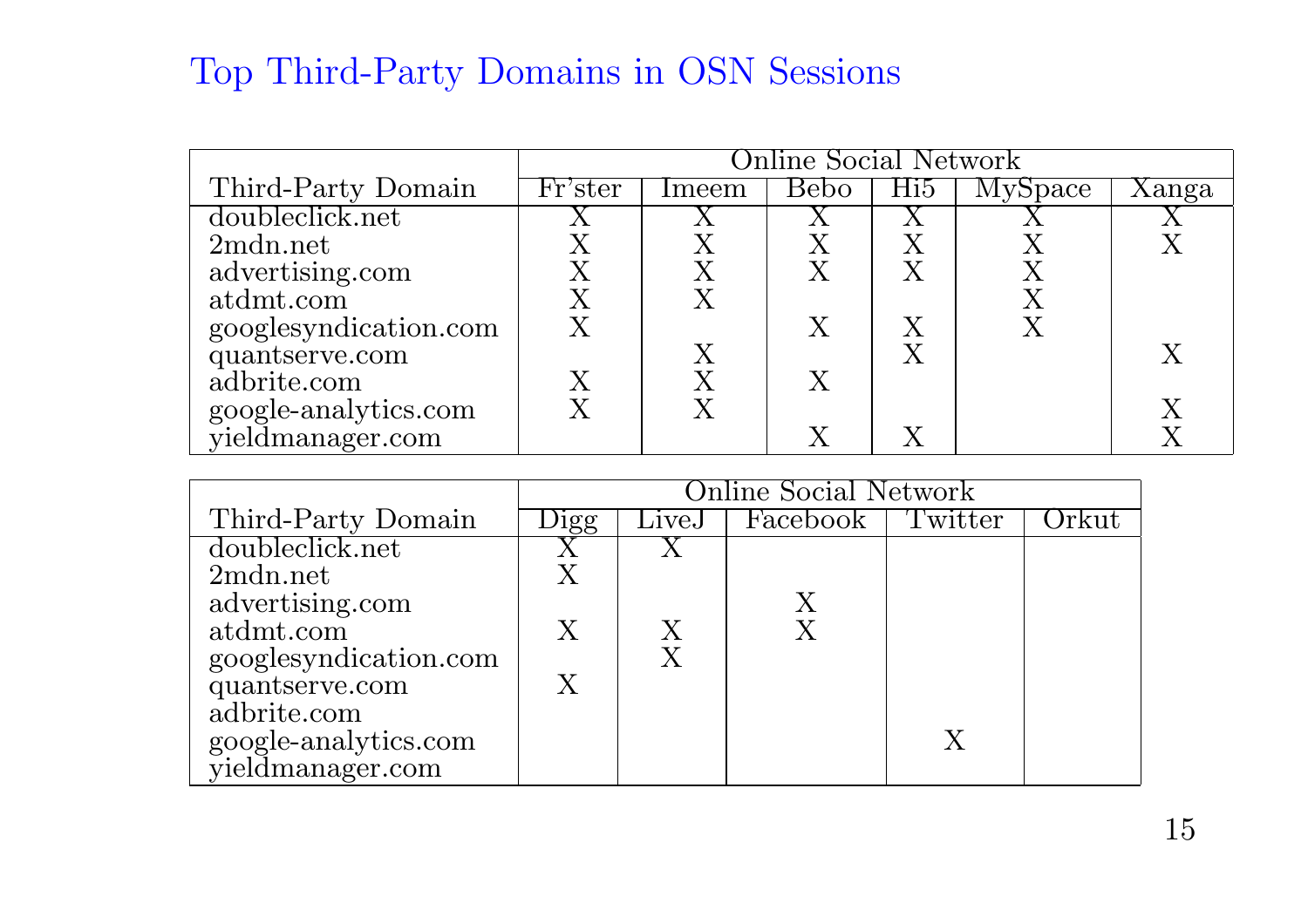#### What Do We Propose?

- Break privacy into groups
- Let users order them in terms of importance for them and specify how far in the L-R spectrum they are willing to allow access by default
- Let applications and OSNs ask for bare minimum and never more than supremum
- If needed information is within default, access is transparent
- If more is needed, user is asked